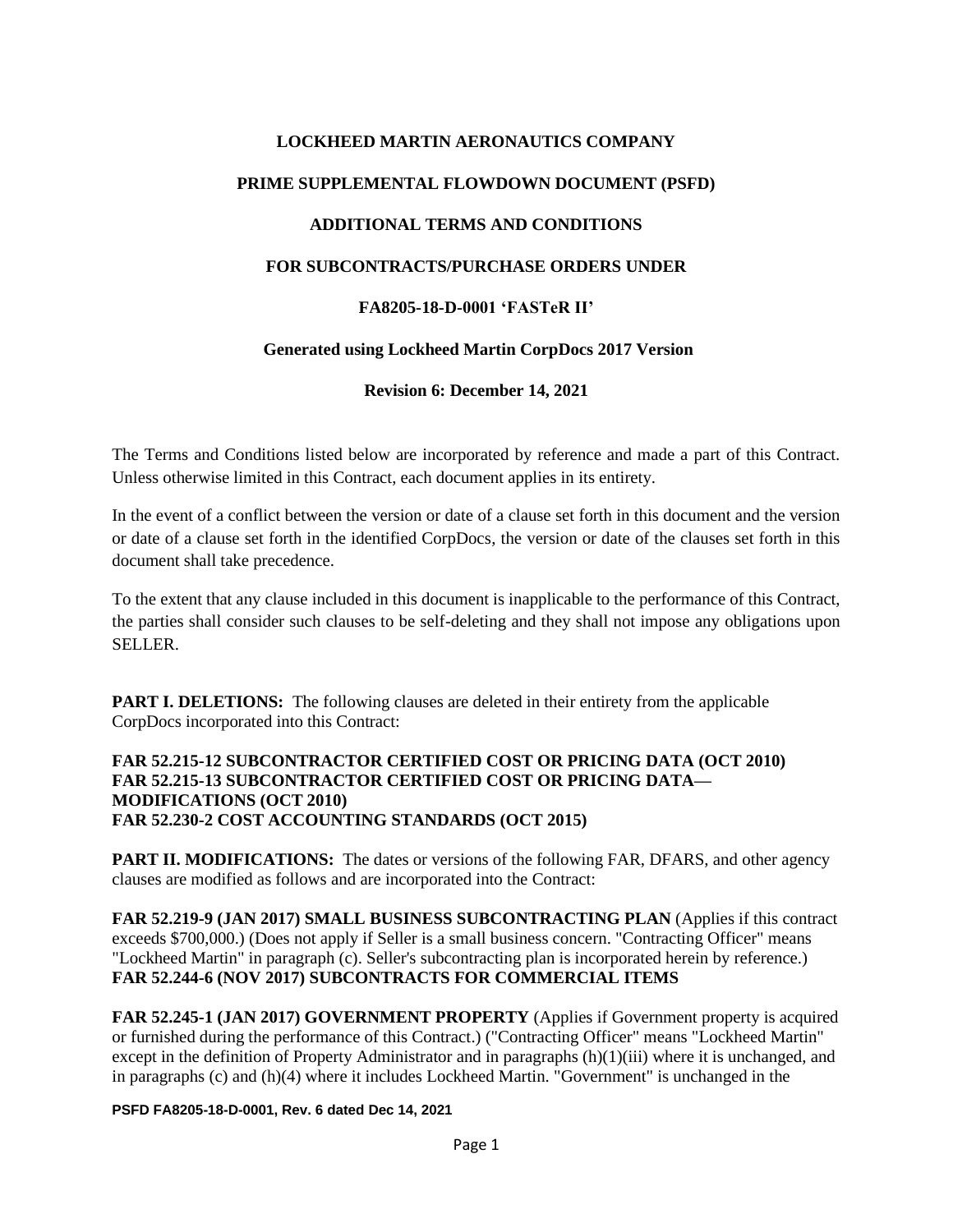phrases "Government property' and "Government furnished property" and where elsewhere used except in paragraph (d)(1) where it means "Lockheed Martin" and except in paragraphs (d)(2) and (g) where the term includes Lockheed Martin." The following is added as paragraph (n) "Seller shall provide to Lockheed Martin immediate notice if the Government or other customer (i) revokes its assumption of loss under any direct contracts with Seller, or (ii) makes a determination that Seller's property management practices are inadequate, and/or present an undue risk, or that Seller has failed to take corrective action when required.")

**DFARS 252.219-7003 (DEC 2018) SMALL BUSINESS SUBCONTRACTING PLAN (DOD CONTRACTS)** (Applies if FAR 52.219-9 is included in this Contract.)

**PART III. ADDITIONS:** The following FAR, DFARS, and other agency clauses are incorporated into this Contract in addition to those set out in the applicable CorpDocs:

#### **FAR 52.203-8 (MAY 2014) CANCELLATION, RESCISSION, AND RECOVERY OF FUNDS FOR ILLEGAL OR IMPROPER ACTIVITY**

#### **FAR 52.203-19 (JAN 2017) PROHIBITION ON REQUIRING CERTAIN INTERNAL CONFIDENTIALITY AGREEMENTS OR STATEMENTS.**

**FAR 52.204-25 (AUG 2020) PROHIBITION ON CONTRACTING FOR CERTAIN TELECOMMUNICATIONS AND VIDEO SURVEILLANCE SERVICES OR EQUIPMENT**  ("Government" in paragraph (b) means "Government or Lockheed Martin." Reports required by this clause will be made to Lockheed Martin. Paragraph (b)(2) is deleted.)

**52.204-21 BASIC SAFEGUARDING OF COVERED CONTRACTOR INFORMATION SYSTEMS** (JUN 2016) (Applicable to all solicitations and contracts, except COTs, when a contractor's system may contain Federal contract information)

**FAR 52.215-12 SUBCONTRACTOR CERTIFIED COST OR PRICING DATA (DEVIATION 2018-O0015) (MAY 2018)** (Applies if this contract exceeds the threshold for submission of certified cost or pricing data at FAR 15.403-4 and is not otherwise exempt from the requirement to provide cost or pricing data.)

#### **FAR 52.215-13 SUBCONTRACTOR CERTIFIED COST OR PRICING DATA--**

**MODIFICATIONS (DEVIATION 2018-O0015) (MAY 2018)** (Applies if this contract exceeds the threshold for submission of certified cost or pricing data at FAR 15.403-4 and is not otherwise exempt from the requirement to provide cost or pricing data.)

**FAR 52.215-14, ALT I (OCT 2010) INTEGRITY OF UNIT PRICES** (Applies if this contract exceeds the simplified acquisition threshold. Not applicable to Commercial Items as defined in FAR 2.101). (Substitute the following Paragraph (b) for paragraph (b) of basic clause: "b) The Offeror/Contractor shall also identify those supplies that it will not manufacture or to which it will not contribute significant value.")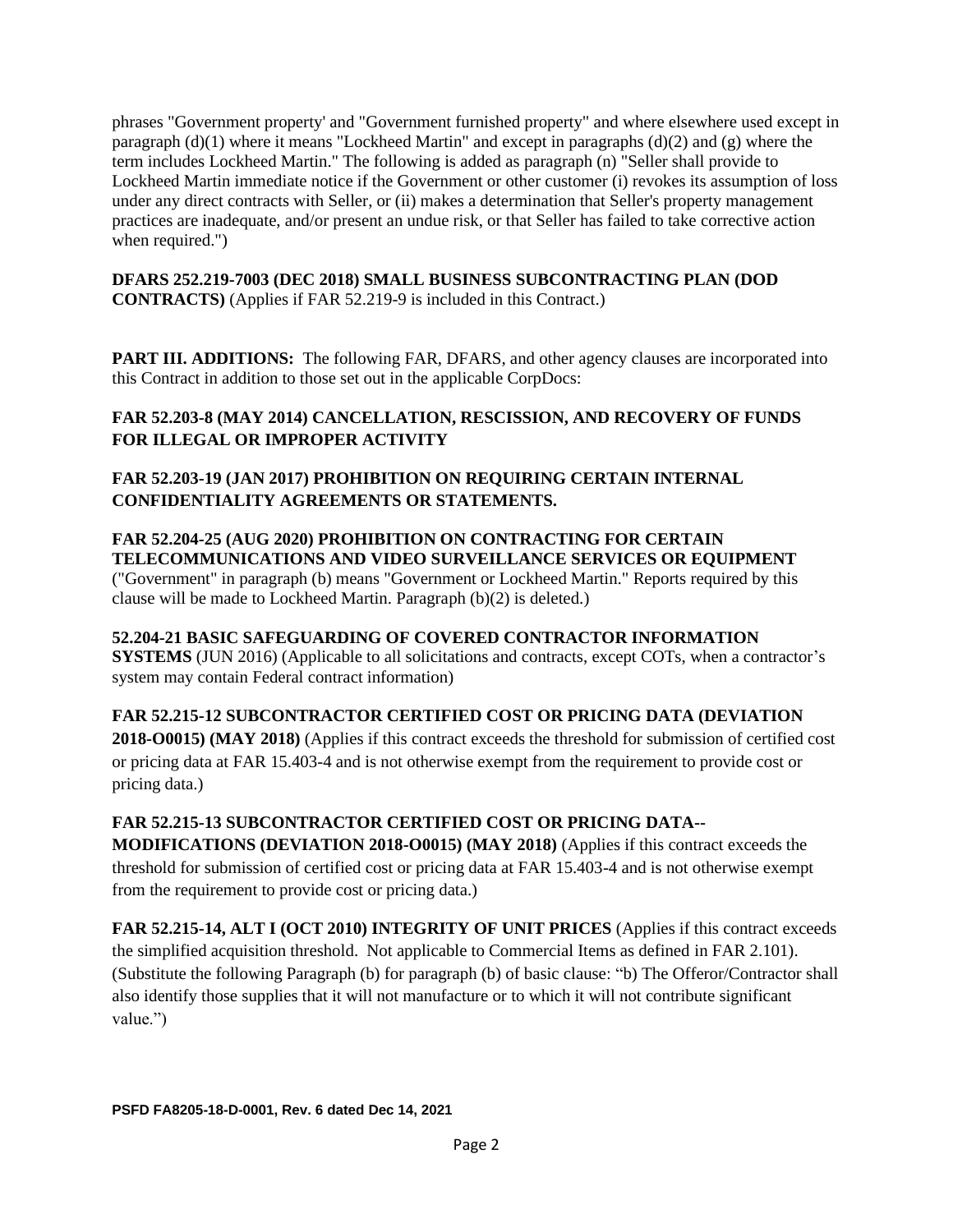#### **FAR 52.216-16 (OCT 1997) INCENTIVE PRICE REVISION A FIRM TARGET**. ("Contracting Officer," "contract administrative office" and "Government" mean "Lockheed Martin." Paragraph (i) is deleted. The blanks in the clause are completed with the amounts specified in the contract. Not applicable to Commercial Items as defined in FAR 2.101.)

## **FAR 52.222-42 (MAY 2014) STATEMENT OF EQUIVALENT RATES FOR FEDERAL HIRES**.

(Applies if this subcontract is subject to FAR 52.222-41. The information contained in the blanks of this clause is specified elsewhere in this contract.)

# **FAR 52.222-43 (MAY 2014) FAIR LABOR STANDARDS ACT AND SERVICE CONTRACT LABOR STANDARDS-PRICE ADJUSTMENT (MULTIPLE YEAR AND OPTION**

**CONTRACTS)**. (Applies if FAR 52.222-41 applies to this contract. "Contracting Officer" means "Lockheed Martin and the Contracting Officer" except in paragraph (f) where it means "Lockheed Martin." The notice period in paragraph (f) is changed to twenty (20) days. Adjustments made to this contract shall not be made unless or until the Contracting Officer make appropriate adjustments to Lockheed Martin's prime contract.)

**FAR 52.222-62** (**JAN 2017) PAID SICK LEAVE UNDER EXECUTIVE ORDER 13706.** (Applies if this contract is subject to the Service Contract Labor Standards statute or the Wage Rate Requirements (Construction) statute, and are to be performed in whole or in part in the United States. Seller shall be responsible for all losses, costs, claims, causes of action, damages, liabilities, and expenses, including attorneys' fees, all expenses of litigation and/or settlement, and court costs, arising from any act or omission of Seller officers, employees, agents, suppliers, or subcontractors at any tier, in the performance of any of its obligations under this clause.)

# **FAR 52.227-3 (APR 1984) PATENT INDEMNITY**

#### **FAR 52.230-2 COST ACCOUNTING STANDARDS (DEVIATION 2018-O0015) (MAY 2018)**

(Applies when the contract states that it is subject to full CAS coverage. "United States" means "United States or Lockheed Martin." Paragraph (b) is deleted. The following is added as a new paragraph (e): "Seller shall communicate and otherwise deal directly with the cognizant Contracting Officer to the extent practicable and permissible as to all matters relating to Cost Accounting Standards. Seller shall provide Lockheed Martin with copies of all communications concerning CAS between and the Contracting Officer if such are relevant to this contract; provided however, Seller shall not be required to disclose to Lockheed Martin such communications containing information which is privileged and confidential to Seller.")

**FAR 52.232-16 (MAR 2020) PROGRESS PAYMENTS (DEVIATION 2020-O0010),** in lieu of the clause at Federal Acquisition Regulation (FAR) 52.232-16. ("Contracting Officer" means "Lockheed Martin" except in paragraph (g) where it means "Lockheed Martin or Contracting Officer." "Government" means "Lockheed Martin" except: (1) in paragraphs (d), (e) and (j)(5) where the term is unchanged and (2) in paragraphs (g) and (i) where it means "Lockheed Martin and the Government.")

**FAR 52.232-16 Alternate II (DEVIATION 2020-O0010),** Use Alternate II of FAR clause 52.232-16 as prescribed at FAR 32.502-4(c) with the deviation for FAR clause 52.232-16.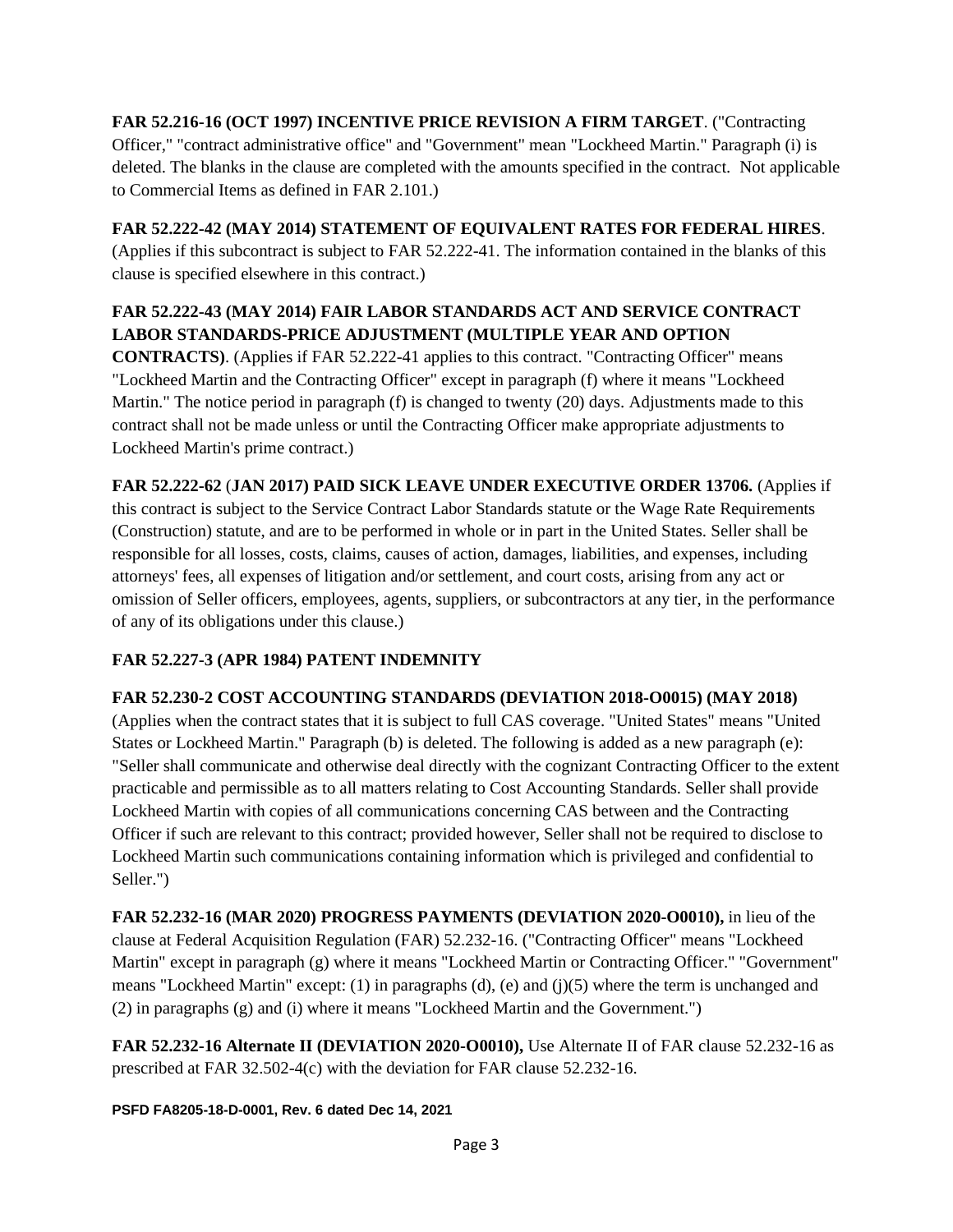**FAR 52.232-16 Alternate III (DEVIATION 2020-O0010)** Use Alternate III of FAR clause 52.232-16 as prescribed at FAR 32.502-4(d) with the deviation for FAR clause 52.232-16.

**FAR 52.232-17 (MAY 2014) INTEREST** ("Government" means "Lockheed Martin"; not applicable to Commercial Items as defined in FAR 2.101).

#### **FAR 52.232-39 (JUN 2013) UNENFORCEABILITY OF UNAUTHORIZED OBLIGATIONS**.

(Applicable to subcontracts where software or services will be retransferred to the Government).

#### **FAR 52.239-1, Privacy or Security Safeguards**

#### **FAR 52.243-2 ALT I (APR 1984) ALTERNATE I - CHANGES-COST-REIMBURSEMENT.**

("Contracting Officer" and "Government" mean "Lockheed Martin." In paragraph (a) add as subparagraph (4) "Delivery schedule." In paragraph (d) the reference to the disputes clause is deleted; not applicable to Commercial Items as defined in FAR 2.101). (Substitute the following paragraph (a) for paragraph (a) of the basic clause:

"(a) The Contracting Officer may at any time, by written order, and without notice to the sureties, if any, make changes within the general scope of this contract in any one or more of the following:

- (1) Description of services to be performed.
- (2) Time of performance (i.e., hours of the day, days of the week, etc.).
- (3) Place of performance of the services."

#### **FAR 52.243-2 ALT II (APR 1984) ALTERNATE II - CHANGES-COST-REIMBURSEMENT.**

("Contracting Officer" and "Government" mean "Lockheed Martin." In paragraph (a) add as subparagraph (4) "Delivery schedule." In paragraph (d) the reference to the disputes clause is deleted; not applicable to Commercial Items as defined in FAR 2.101). Substitute the following paragraph (a) for paragraph (a) of the basic clause:

"(a) The Contracting Officer may at any time, by written order, and without notice to the sureties, if any, make changes within the general scope of this contract in any one or more of the following:

(1) Description of services to be performed.

(2) Time of performance (i.e., hours of the day, days of the week, etc.).

(3) Place of performance of the services.

(4) Drawings, designs, or specifications when the supplies to be furnished are to be specially manufactured for the Government in accordance with the drawings, designs, or specifications.

(5) Method of shipment or packing of supplies.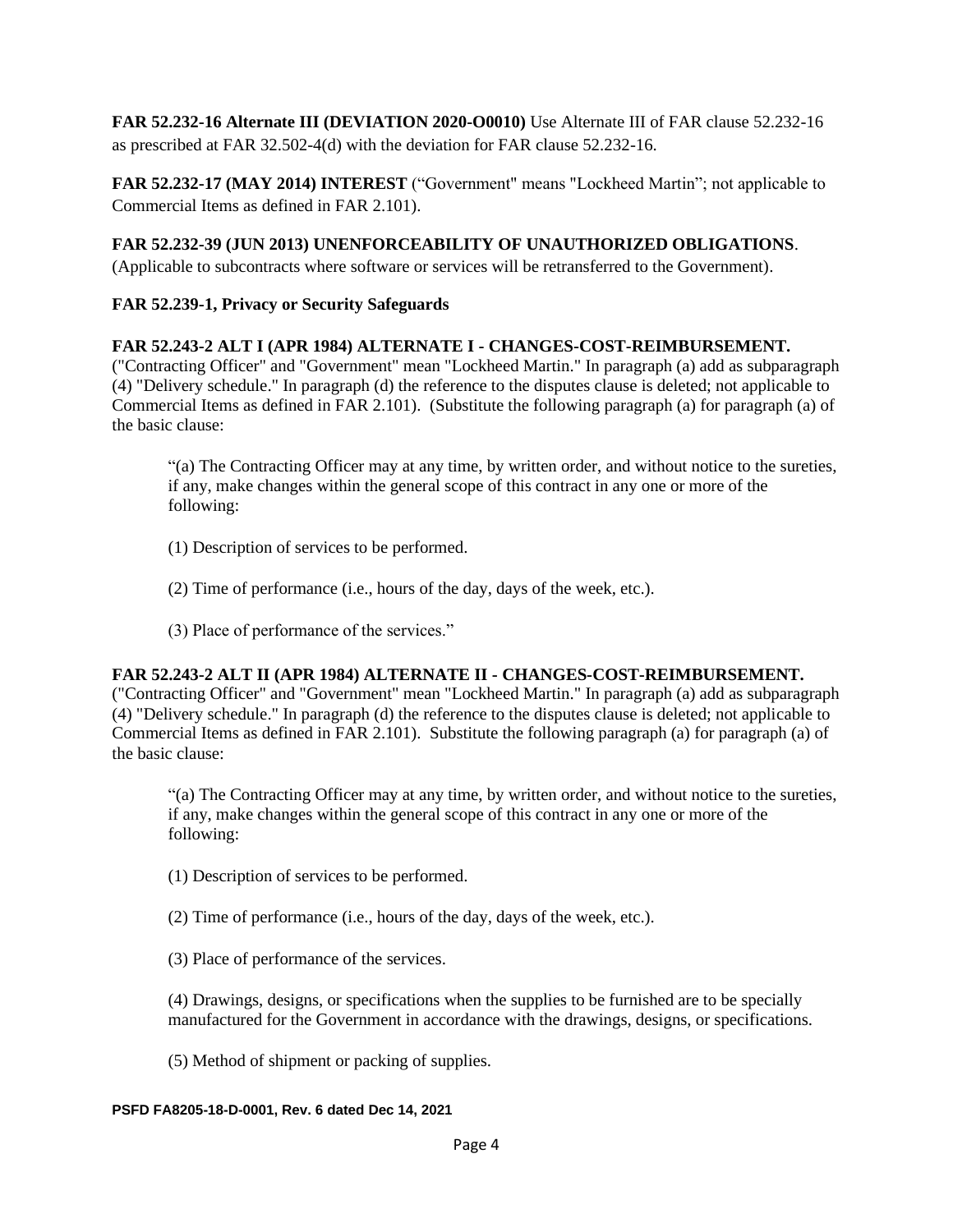(6) Place of delivery."

#### **FAR 52.243-2, ALT V (AUG 1987) CHANGES - COST REIMBURSEMENT**

("Contracting Officer" and "Government" mean "Lockheed Martin." In paragraph (a) add as subparagraph (4) "Delivery schedule." In paragraph (d) the reference to the disputes clause is deleted; not applicable to Commercial Items as defined in FAR 2.101). Substitute the following subparagraphs (a)(1) and (a)(3) for subparagraphs  $(a)(1)$  and  $(a)(3)$  of the basic clause:

"(1) Drawings, designs, or specifications.

(3) Place of inspection, delivery, or acceptance."

## **FAR 52.245-2 (APR 2012) GOVERNMENT PROPERTY INSTALLATION OPERATION**

**SERVICES** (Government includes Lockheed Martin except in the phrase "Government property." "Contracting Officer" means "Lockheed Martin.").

**FAR 52.245-9 (APR 2012) USE AND CHARGE** (Applicable to subcontracts where government property will be provided; Communications with the Government under this clause will be made through Lockheed Martin).

**FAR 52.246-26, REPORTING NONCONFORMING ITEMS (JUN 2020) (**Applies if this contract is for the items listed in paragraph  $(g)$  of the clause. Copies of reports provided under this clause shall be provided to Lockheed Martin as well as the Contracting Officer. Seller shall notify Lockheed Martin when it issues a GIDEP report pursuant to this clause.)

**DFARS 252.203-7004 (OCT 2015) DISPLAY OF HOTLINE POSTERS** (Contact the Lockheed Martin Authorized Procurement Representative for the identity of the location specified in subparagraph (b)(2) of the clause; not applicable to Commercial Items as defined in FAR 2.101).

**DFARS 252.204-7018, PROHIBITION ON THE ACQUISITION OF COVERED DEFENSE TELECOMMUNICATIONS EQUIPMENT OR SERVICES (JAN 2021) (**Copies if reports provided by Seller under this clause will be provided to Lockheed Martin.)

**DFARS 252.204-7020 NIST SP 800-171 DOD ASSESSMENT REQUIREMENTS (NOV 2020)** (Not applicable to commercial off the shelf items.)

**DFARS 252.209-7010** (**AUG 2011) CRITICAL SAFETY ITEMS**. (Applicable if subcontract requires delivery of critical safety items covered by the clause).

**DFARS 252.211-7005 (NOV 2005) SUBSTITUTIONS FOR MILITARY OR FEDERAL SPECIFICATIONS AND STANDARDS** (Applicable if subcontractor Single Process Initiative block changes have been approved for use under this subcontract).

#### **DFARS 252.211-7006 (JUNE 2016) PASSIVE RADIO FREQUENCY IDENTIFICATION**.

(Applicable to subcontracts where the subcontractor will make direct shipments meeting the criteria at FAR 211.275-2 to the Government of items covered by the clause).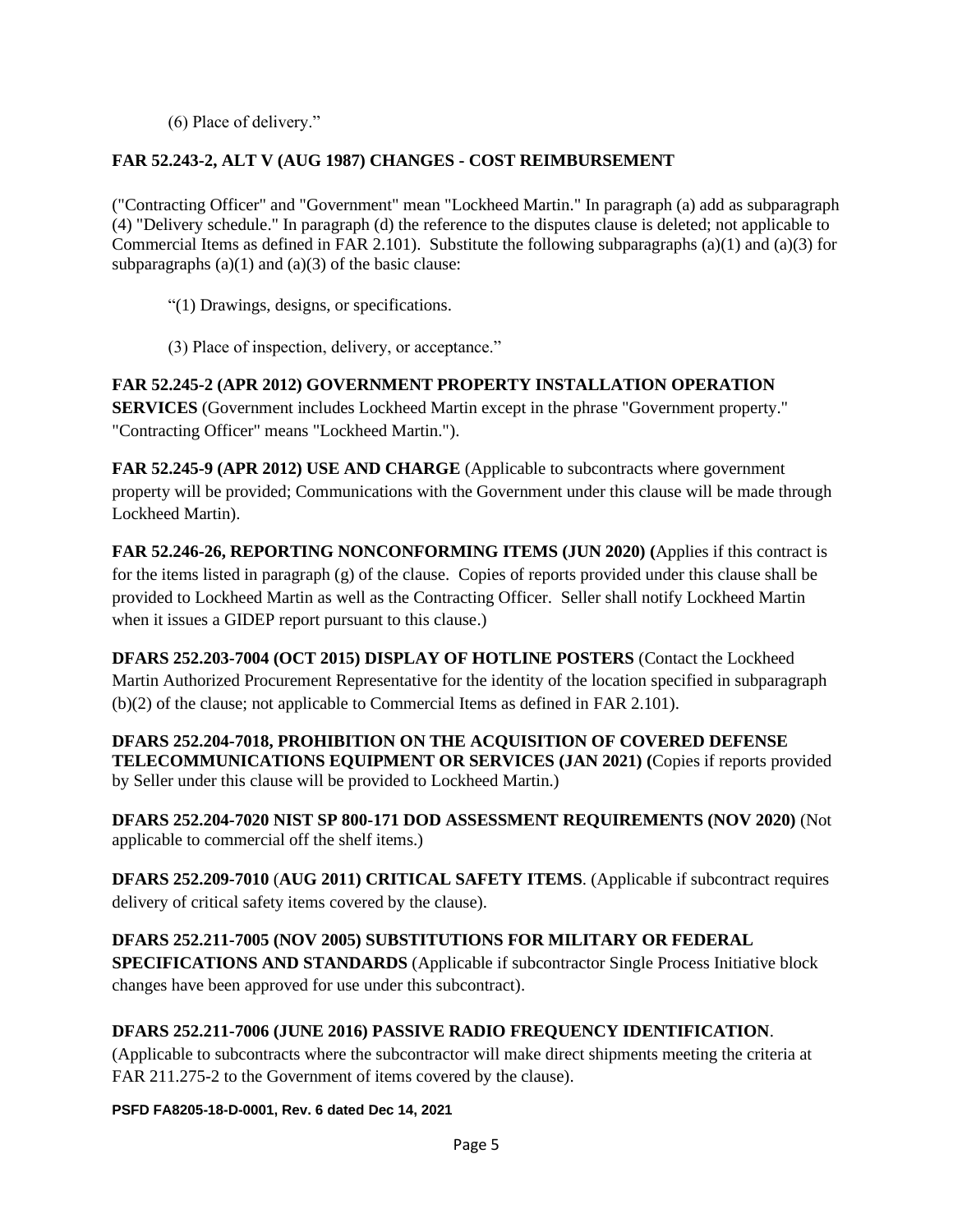# **DFARS 252.211-7007 (AUG 2012) REPORTING OF GOVERNMENT-FURNISHED PROPERTY**

(Applies if Seller will be in possession of Government property for the performance of this contract.)

**DFARS 252.217-7028 (DEC 1991) OVER AND ABOVE WORK** ("Administrative Contracting Officer," "Contracting Officer," and "Government" mean Lockheed Martin. Paragraph (f) is deleted; not applicable to Commercial Items as defined in FAR 2.101).

#### **DFARS 252.219-7004 (OCT 14) SMALL BUSINESS SUBCONTRACTING PLAN (TEST**

**PROGRAM).** (Applicable to participants in the DoD Test Program for the Negotiation of Comprehensive Small Business Subcontracting Plans; not applicable to Commercial Items as defined in FAR 2.101.)

**DFARS 252.225-7976 (AUG 2018) CONTRACTOR PERSONNEL PERFORMING IN JAPAN (DEVIATION 2018-O0019)** (Applies if SELLER will perform work in Japan.)

**DFARS 252.225-7993 (SEP 2015) PROHIBITION ON PROVIDING FUNDS TO THE ENEMY (DEVIATION 2015-O0016)** (Applicable to all subcontracts in excess of \$50,000) (The introductory text of paragraph (b) is changed to read "Lockheed Martin, upon a finding by the Head of the Contracting Activity (HCA), has the authority to--")

#### **DFARS 252.225-7995 (SEP 2017) CONTRACTOR PERSONNEL PERFORMING IN THE UNITED STATES CENTAL COMMAND AREA OF RESPONSIBILITY (DEVIATION 2015- O0009)** (Applies if SELLER personnel are authorized to accompany U.S. Armed Forces deployed outside the United States in (1) Contingency operations; (2) Humanitarian or peacekeeping operations; or (3) Other military operations or military exercises, when designated by the Combatant Commander.)

**DFARS 252.228-7001 (JUN 2010) GROUND AND FLIGHT RISK**. (In paragraph (a)(1)(i) "this contract" means "the prime contract." The following is added at the beginning of the clause: "Communications between Seller and the Government shall be made through Lockheed Martin. Any equitable adjustment provided for this clause shall be implemented in this contract to the extent such adjustment is implemented in the prime contract." Subparagraphs  $(d)(2)(ii)$ ,  $(d)(3)(ii)$  and the last sentence of subparagraph (j)(2) are deleted.; not applicable to Commercial Items as defined in FAR 2.101).

**DFARS 252.232-7004 (MAR 2020) DoD Progress Payment Rates (DEVIATION 2020-O0010),** in lieu of the clause at DFARS 252.232-7004.

**DFARS 252.234-7002 (MAY 2011) EARNED VALUE MANAGEMENT SYSTEM**. ("Government" means "Lockheed Martin and Government." Paragraphs (i) and (j) are deleted.; (Applicable to subcontracts in excess of \$50,000,000; not applicable to Commercial Items as defined in FAR 2.101.)

#### **DFARS 252.234-7004 (NOV 2014) COST AND SOFTWARE DATA REPORTING SYSTEM.**

(Applicable to subcontracts in excess of \$50,000,000; not applicable to Commercial Items as defined in FAR 2.101. In paragraph (b), "Government" means Lockheed Martin.)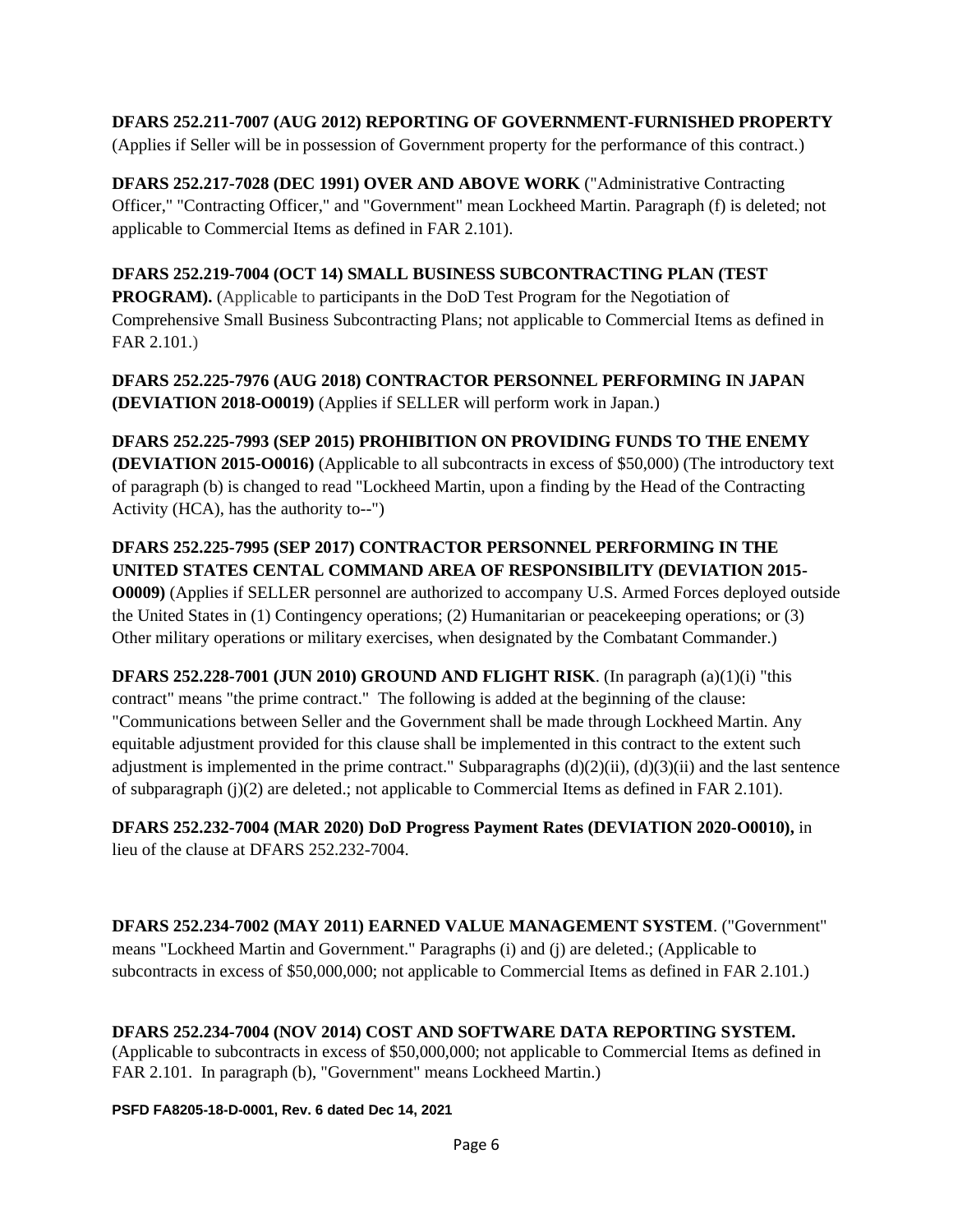#### **DFARS 252.237-7010 (JUNE 2013) PROHIBITION ON INTERROGATION OF DETAINEES BY CONTRACTOR PERSONNEL.**

## **DFARS 252.239-7000 (JUNE 2004) PROTECTION AGAINST COMPROMISING**

**EMANATIONS.** (Applicable to any subcontract where the subcontractor will perform classified work. "Contracting Officer" means "Lockheed Martin." "Government" means "Lockheed Martin and the Government" in paragraphs (c) and (d).)

**DFARS 252.239-7010 (OCT 2016) CLOUD COMPUTING SERVICES.** (Applies if this Contract involves use of cloud services.)

**DFARS 252.239-7016 (DEC 1991) TELECOMMUNICATIONS SECURITY EQUIPMENT, DEVICES, TECHNIQUES, AND SERVICES**. (Applies if this contract requires securing telecommunications; not applicable to Commercial Items as defined in FAR 2.101.)

**DFARS 252.243-7002 (DEC 2012) REQUESTS FOR EQUITABLE ADJUSTMENT** ("Government" means "Lockheed Martin." Not applicable to Commercial Items as defined in FAR 2.101)

**DFARS 252.245-7001 (APR 2012) TAGGING, LABELING AND MARKING OF GOVERNMENT-FURNISHED PROPERTY** (Applicable to subcontracts where the items furnished by the subcontractor will be subject to serialized tracking.)

# **DFARS 252.245-7002 REPORTING LOSS OF GOVERNMENT PROPERTY (DEVIATION 2020- O0004) (FEB 2020)**

# **DFARS 252.245-7004 (SEPT 2016) REPORTING, REUTILIZATION, AND DISPOSAL**

("Contracting Officer" means Lockheed Martin; applicable if government property will be located at supplier facilities.)

# **DFARS 252.246-7000 (MAR 2008) MATERIAL INSPECTION AND RECEIVING REPORT**.

(Applies if this contract requires delivery of Items directly to the Government.)

# **DFARS 252.246-7008 SOURCES OF ELECTRONIC PARTS (MAY 2018)**

**AFFARS 5352.223-9000 (JAN 2017) ELIMINATION OF USE OF CLASS I OZONE DEPLETING SUBSTANCES (ODS)** (The blank in paragraph (d) is completed with "None." In paragraph (d) "Contracting Officer" means "Lockheed Martin." Not applicable to Commercial Items as defined in FAR 2.101.)

# **AFFARS 5352.223-9001 (NOV 2012) HEALTH AND SAFETY ON GOVERNMENT**

**INSTALLATIONS** (Applicable if Seller will perform work under this contract on a government installation. "Contracting Officer" means "Lockheed Martin." Not applicable to Commercial Items as defined in FAR 2.101)

# **AFFARS 5352.242-9000 (NOV 2012) CONTRACTOR ACCESS TO AIR FORCE**

**INSTALLATIONS** (Applies if Seller will perform work on a Government installation. "Contracting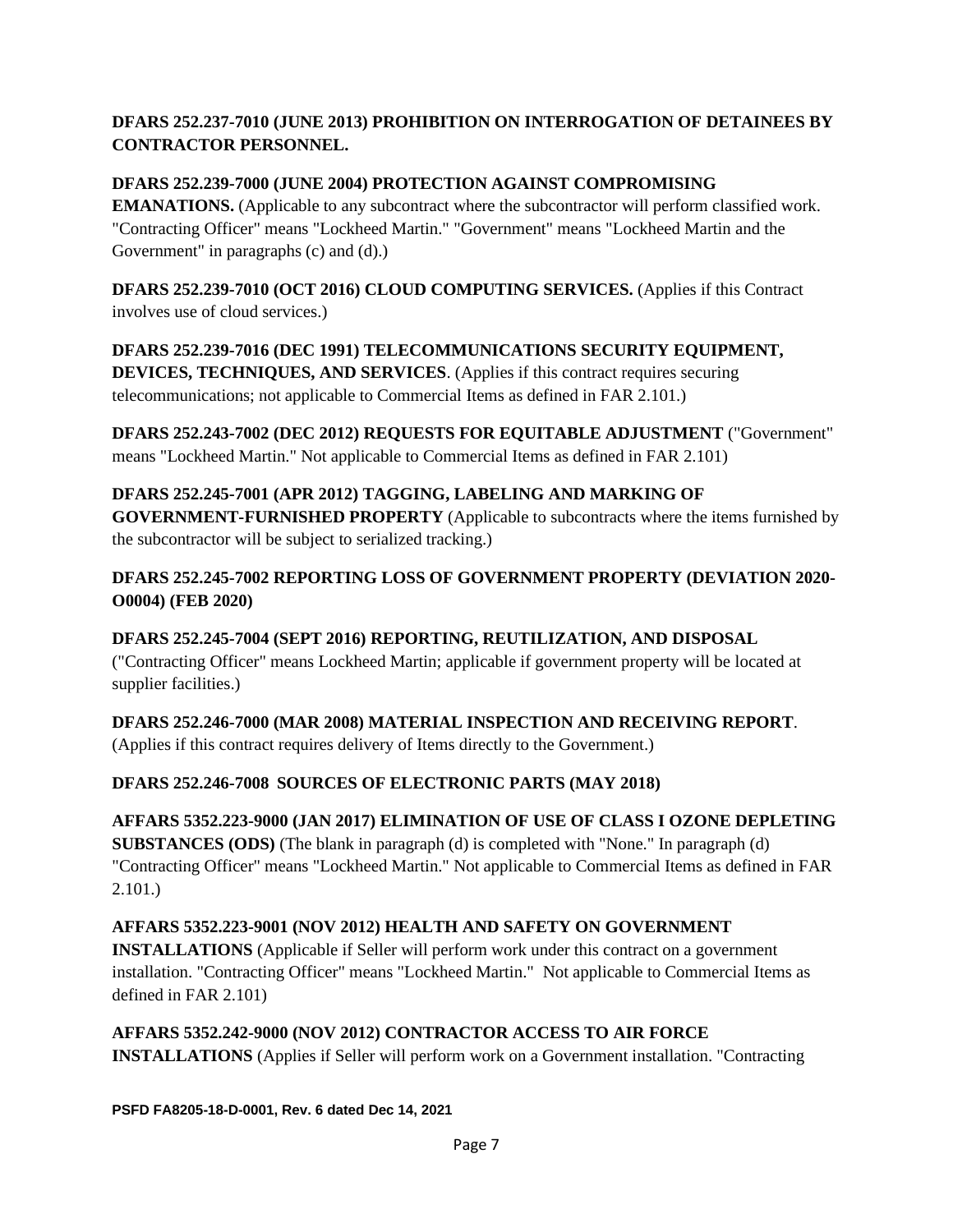Officer" means "Lockheed Martin." In paragraph (e) "the prime contractor" means "Seller." Not applicable to Commercial Items as defined in FAR 2.101.)

#### **AFFARS 5352.242-9001 (NOV 2012) COMMON ACCESS CARDS (CAC) FOR CONTRACTOR**

**PERSONNEL** (Applies if Seller will perform work on a Government installation. All communication with the government required by this clause shall be conducted through Lockheed Martin; Not applicable to Commercial Items as defined in FAR 2.101.)

# **Part IV. PRIME CONTRACT SPECIAL PROVISIONS**

For purposes of this section, "Government" means the United States Government. The following clauses are incorporated into the Contract in full-text:

#### **Deferred Delivery of Technical Data**

The requirement for TDPs under the FASTeR contract has been transferred to this contract as outlined below. The Government may choose to order FASTeR TDPs under this contract in accordance with DFARs 252.227-7026 "Deferred Delivery of Technical Data or Computer Software".

The Seller shall remain responsible to maintain the currency of their drawings and associated lists, provide access to the F-22 Team/Government personnel upon request, and deliver a complete Technical Data Package should the Government order delivery of TDPs under this contract in accordance with the above.

The Government and the Contractor agree that the Government's rights in any data described above which is called for delivery under this contract shall be subject to the data rights clauses of this contract (including DFARS 252.227-7013 Rights in Technical Data – Non-Commercial items). Any unique data newly created under this contract shall be subject to the data rights clauses in this contract.

#### **Release of Information**

Prior to release of any information relating to this contract, not previously cleared or released by the United States Air Force (USAF) or the DoD, the Seller shall obtain approval through Lockheed Martin, from AFLCMC/WWU (F-22 Director's Action Group (DAG)), 2725 C Street, Bldg. 553, WPAFB OH 45433-7424 at least 60 days prior to need date. F-22 DAG will facilitate review/approval process with F-22 Subject Matter Experts, F-22 Security, and Front Office Group. F-22 DAG will forward completed submission to 88th Air Base Wing Office of Public Affairs (88 ABW/PAX) WPAFB OH for action. AFLCMC/PAX will send decision for or against approval back to requester.

Documents will be converted to Portable Document Format (PDF) or scanned image (i.e., JPEG, TIFF, etc.) before release to the Public Affairs office and for public consumption.

Documents shall not be released to the public in native format (i.e., Word, Excel, etc.), where the content can be manipulated after release to reveal document statistics or track history information.

Public release submissions shall be sent via means that prevent the exposure of the content prior to Public Affairs clearance.

Electronic submissions will use a secure web server; hardcopies, CD-ROM, DVD, or video media shall be sent via mail to Lockheed Martin and comply with the following: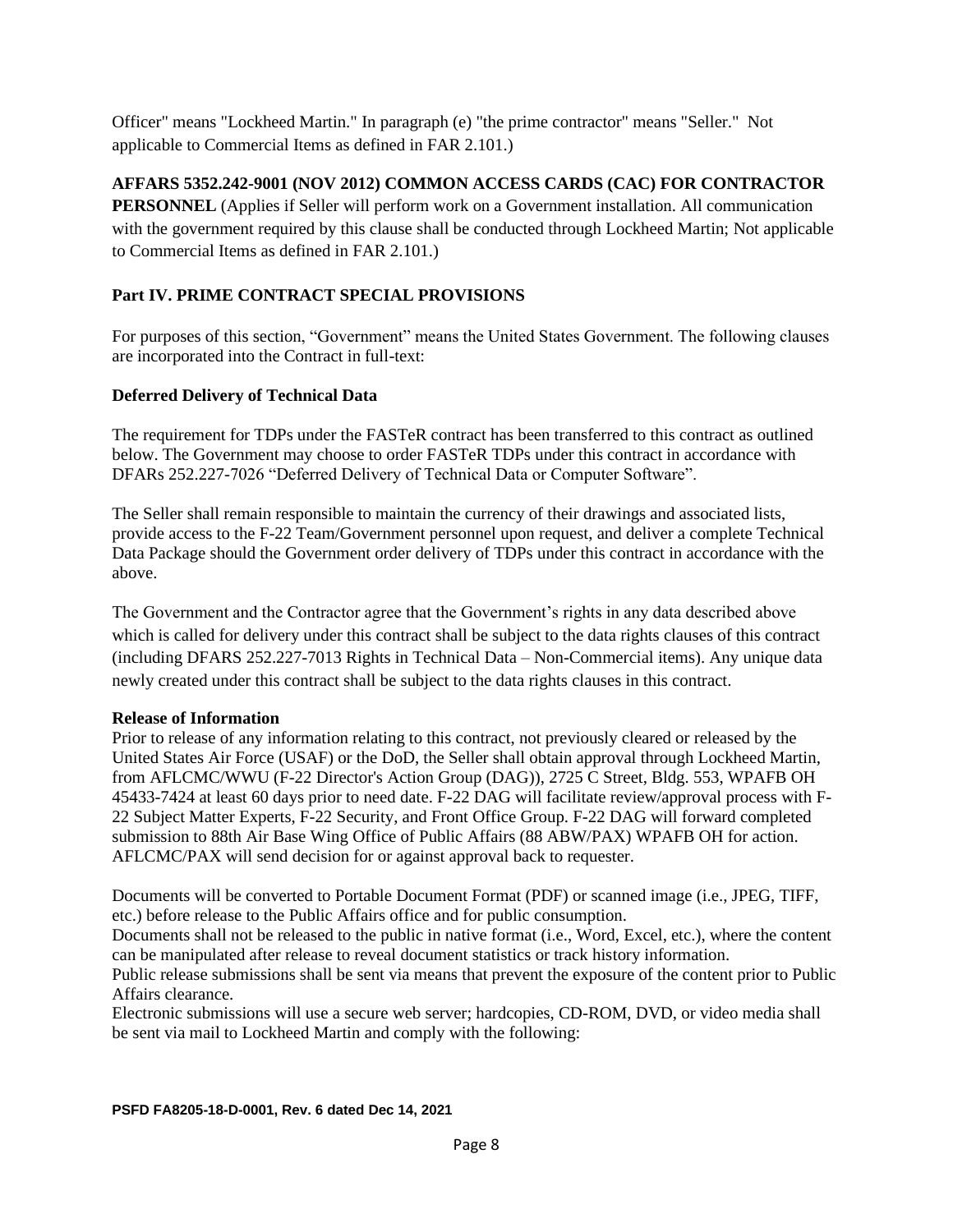a) Hard copy briefings, developed using Microsoft PowerPoint, or any application with Note pages, must be submitted with briefing printed with Note pages

b) All briefings will be submitted with proposed briefing script unless presentation provides sufficient detail to meet intent

c) All submissions must be reviewed by submitting location security office; validating submission does not contain classified, critical program information, or critical information. Public release packages must be submitted reflecting this review, SIGNED by the security reviewer

d) The Seller shall flow down the following requirement in any subcontract awarded as a result of this purchase order: "Information includes, but is not limited to, news releases, articles, manuscripts, brochures, advertisements, still and motion pictures, video clips, speeches, trade association meetings, symposia, published professional papers, abstracts, briefings, etc. Briefings submitted using Microsoft Power Point shall be submitted in Note Page format

All Seller requests must include a statement that full internal technical and security reviews have been accomplished and that the information being submitted for clearance is "unclassified, technically accurate, nonproprietary, and considered suitable for public release."

Seller must provide three (3) copies of each document or magnetic media (video, CD, floppy disk, etc.) and request letter by postal mail or package service. For security and administrative reasons, documents may not be submitted by electronic mail.

Unclassified, unlimited distribution information proposed for public release about the F-22 Program must be submitted through Lockheed Martin to:

AFLCMC/WWU (F-22 Director's Action Group (DAG)) 2725 C Street, Bldg. 553 WPAFB, OH 45433-7424 Telephone: 937-713-7376/7375

Allow for a minimum of 60 days for local reviews and processing of routine documents (Public Affairs requires 10 days minimum for their review). Documents requiring review and clearance at higher headquarters may take up to 45 days. An additional ten (10) copies of documents must be provided at the request of 88 ABW/PAX when higher headquarter clearance is required.

#### **Contractor Identification**

Seller personnel and their subcontractors must identify themselves as contractors or subcontractors during meetings, telephone conversations, in electronic messages, and correspondence related to this contract. Contractor occupied facilities (on AFMC or other Government installations) such as offices, separate rooms, or cubicles must be clearly identified with Contractor supplied signs, name plates or other identification, showing that these are work areas for Contractor or Subcontractor personnel.

All Contractor Management Staff and Contractor personnel shall be clearly identified as such at all times. Contractor identification shall include conversations, mail, email, teleconferences, video teleconferences, faxes, and/or other electronic communication whether with Government personnel, other Contractor personnel, or with the public when supporting this contract where their status as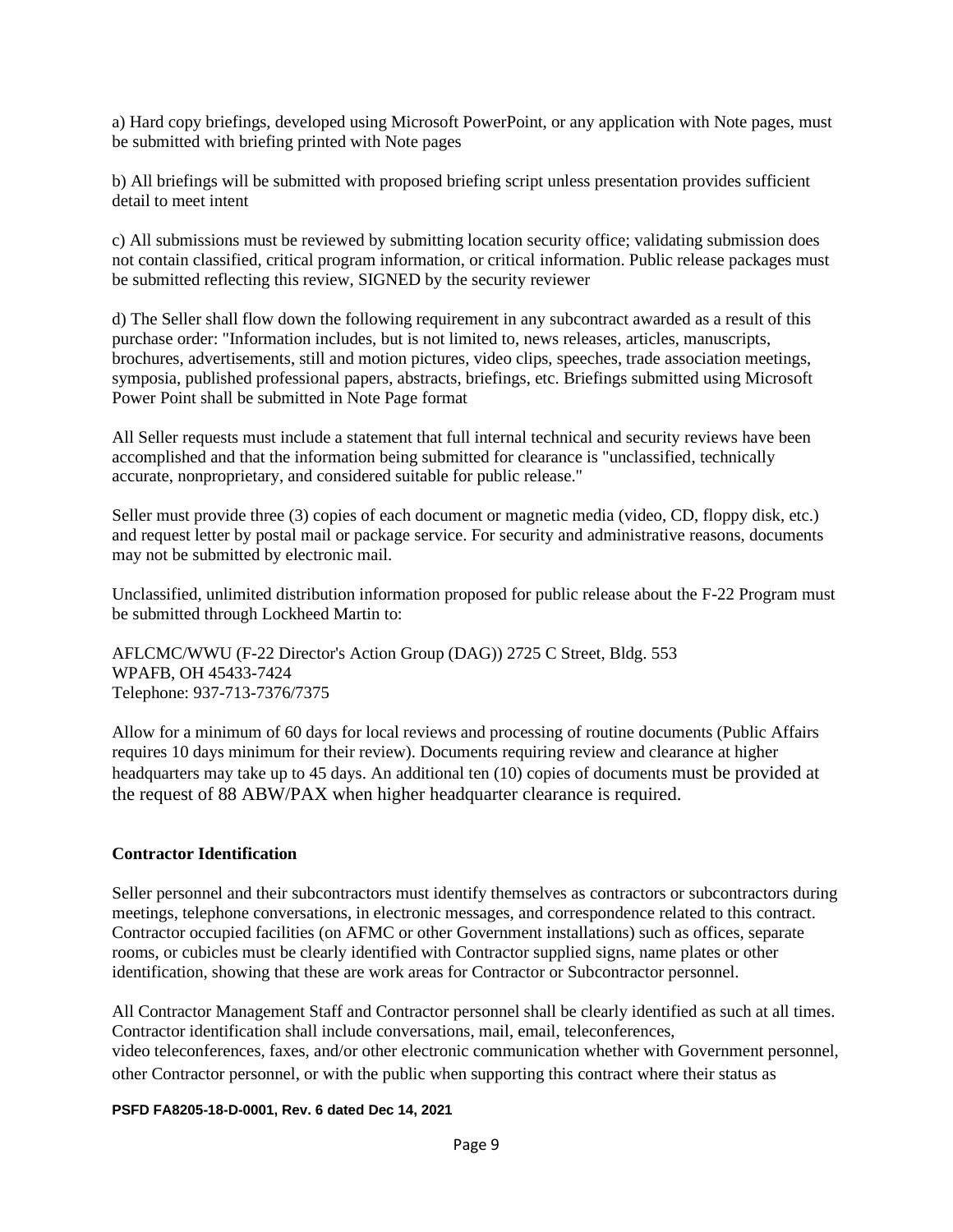Contractor employees might not otherwise be apparent or where they might be mistaken for civil service employees. Air Force issued identification badges and any Contractor badges shall be worn at or above the waistline during the individual's duty hours when not in a production or designated Foreign Object Damage (FOD) hazard area.

#### **Support Material Capability Assets**

(a) For reference purposes only, the Government is responsible for providing the common replenishment spares and items listed below:

1. Common Support Equipment Replenishment Spares

2. Air Vehicle Replenishment Common Spares

3. Training Expendables (even if sole source to the Contractor)

4. Common Bulk Items List (CBIL) Consumables Replenishment Lay-In (Rags, speedy dry, string,

grease, alcohol, and non-part numbered maintenance material like sheet stock)

5. Personal Equipment Replenishment Spares

(b) Items procured by the Contractor in fulfillment of this requirement are Government Property in accordance with FAR 52.245-1. Notwithstanding, the Contractor is authorized, without any requirement for additional approval, to:

1. Replace, repair, or modify Government Property used in the performance of this contract

2. Move/relocate material managed under this contract

3. Borrow assets required in the performance of this contract from other related F- 22 contracts on an as required basis. However, nothing in this clause relieves the Contractor of obligations under this or any other contract unless mutually agreed by the parties. Movement of assets between contracts will be accomplished on a loan-payback or other basis, in accordance with the Contractor's Cost Accounting Standard Board Disclosure Statement (CASB). It is an objective of the process to maintain cost neutrality between all contracts involved

4. Replace Government Property that is reported as lost, damaged, or destroyed, immediately upon identification of such or recommended alternative action. The cost associated with such replacement will be considered allowable and allocable to the extent it would have otherwise been allowable and allocable under the contract

5. Flow down this clause in whole or in part to any SubContractor at any tier meeting the criteria described in paragraph (e) of this clause

(c) All property under this clause will be accounted for under the Contractor's or SubContractor's approved property system

(d) This clause is in effect as long as the Contractor and any SubContractor whose contract contains a similar clause has a Government approved property system. Without an approved Government property system, authorization under this clause will be handled on a case-by-case basis and subject to the Contracting Officer's approval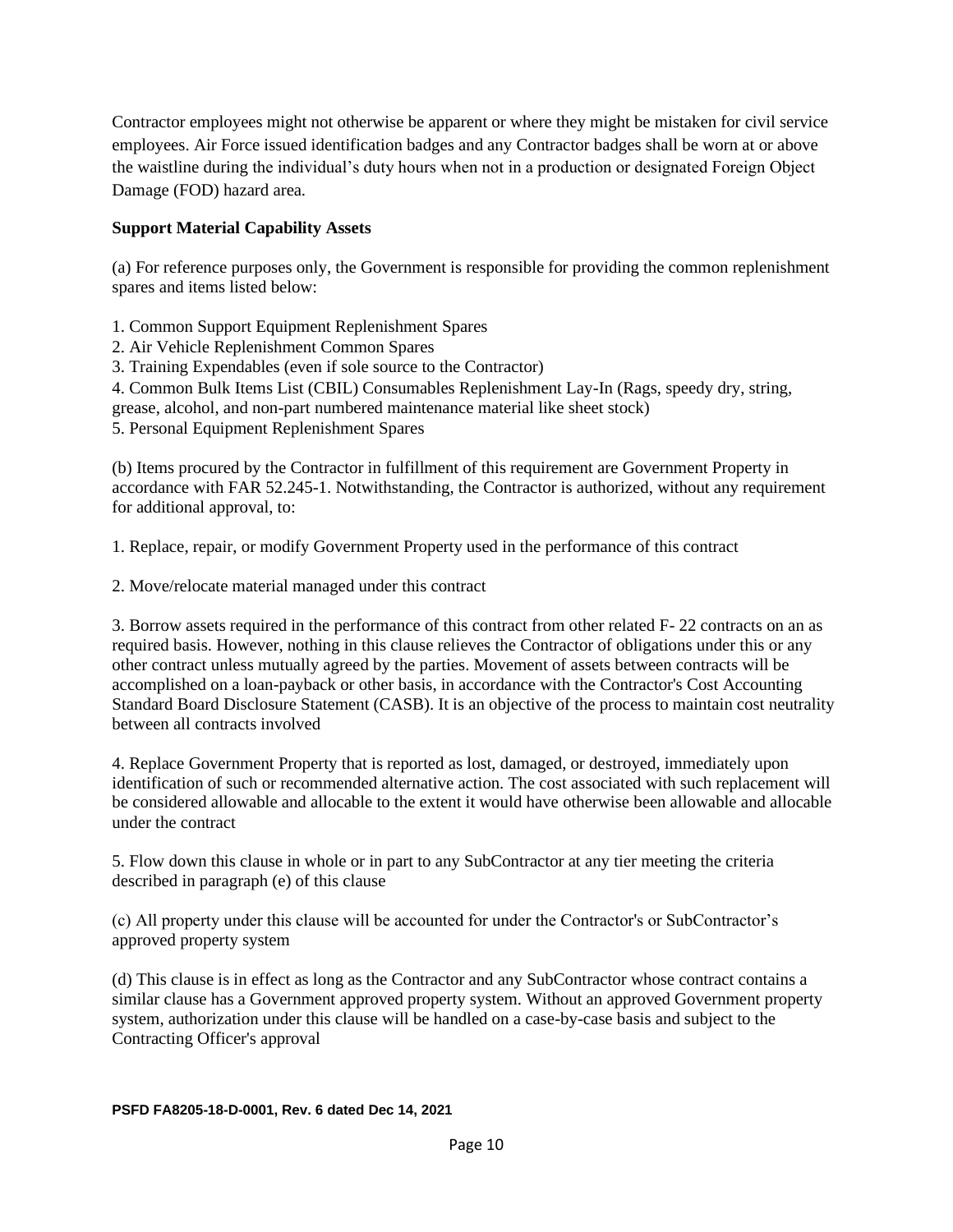(e) The material acquired in support of this contract, and this contract's CLINs requirements will remain in Contractor control for exclusive use in providing of a Support Material Capability. However, the Government retains right to title of all material acquired to execute this contract

(f) Upon completion of F-22 Support Material Capability activities, as contemplated by this contract, all F-22 assets, acquired by the Contractor in anticipation of full F-22 Air Vehicle Sustainment, shall be rolled over to and made available on any subsequent contract issued by the Government requiring F-22 Material Support Capability. However, the Government retains right to title of all material acquired to execute this contract

(g) In the event no subsequent F-22 contract requiring a Material Support Capability is issued, all residual F-22 assets, acquired during performance of this contract shall remain Government Property and disposition of these assets shall be in accordance with the Government Property Clause at 52.245-1, Section I hereof

#### **Unique Identification**

As specified and funded by the individual task orders, the Contractor shall perform Item Unique Identification (IUID) activities in accordance with MIL-STD-130N with Change 1, DoDI 8320.04, DFARS clause 252.211.7003. The Contractor shall record IUID marked items in the Department of Defense IUID Registry IAW DFARS clause 252.211-7003.

#### **Authorization to Use other than New Material**

(a) Support services capability is performance-based support of the flying hour program (e.g. field service representatives, heavy maintenance capability, support engineering, etc.). Support material capability provides spares as required to meet the flying hour program in a manner that is consistent with specific performance based results. In order to effectively implement this concept, the following authorization to use other than new material shall pertain to all F-22 contracts

(b) Authorization to use other than new material: In order to implement the support material capability concept in a manner that ensures maximum flexibility and efficiency, it may become necessary to utilize "other than new" materials in the performance of one or more contracts in the F-22 program. "Other than new" material is defined under the clauses at FAR 52.210-5, New Material (APR 1984) and FAR 52.210- 7, Used or Reconditioned Material, Residual Inventory, and Former Government Surplus Property (APR 1984). Material is further defined under the clause at FAR 52.211-5, Material Requirements (AUG 2000). These clauses (and any substantially similar clauses in later contracts) require the use of new materials in the performance of the contract requirements, unless the use of "other than new" material is authorized in writing by the Contracting Officer. Subject to the conditions referenced in paragraph (c) below, the Contracting Officer hereby authorizes the use of "other than new" materials in the performance of this contract. To the extent allowed by paragraph (c) below, this authorization includes the use of material previously available to or accepted by the Government and returned to the Contractor as Government Furnished Property

(c) Conditions on the authorization to use other than new material: The above authorization to use "other than new" material in the performance of this contract is subject to the conditions listed below. Any potential use of "other than new" material that does not meet all the conditions listed below shall be evaluated on a case by case basis by the Contracting Officer in accordance with the applicable clause(s) referred to in paragraph (b) above